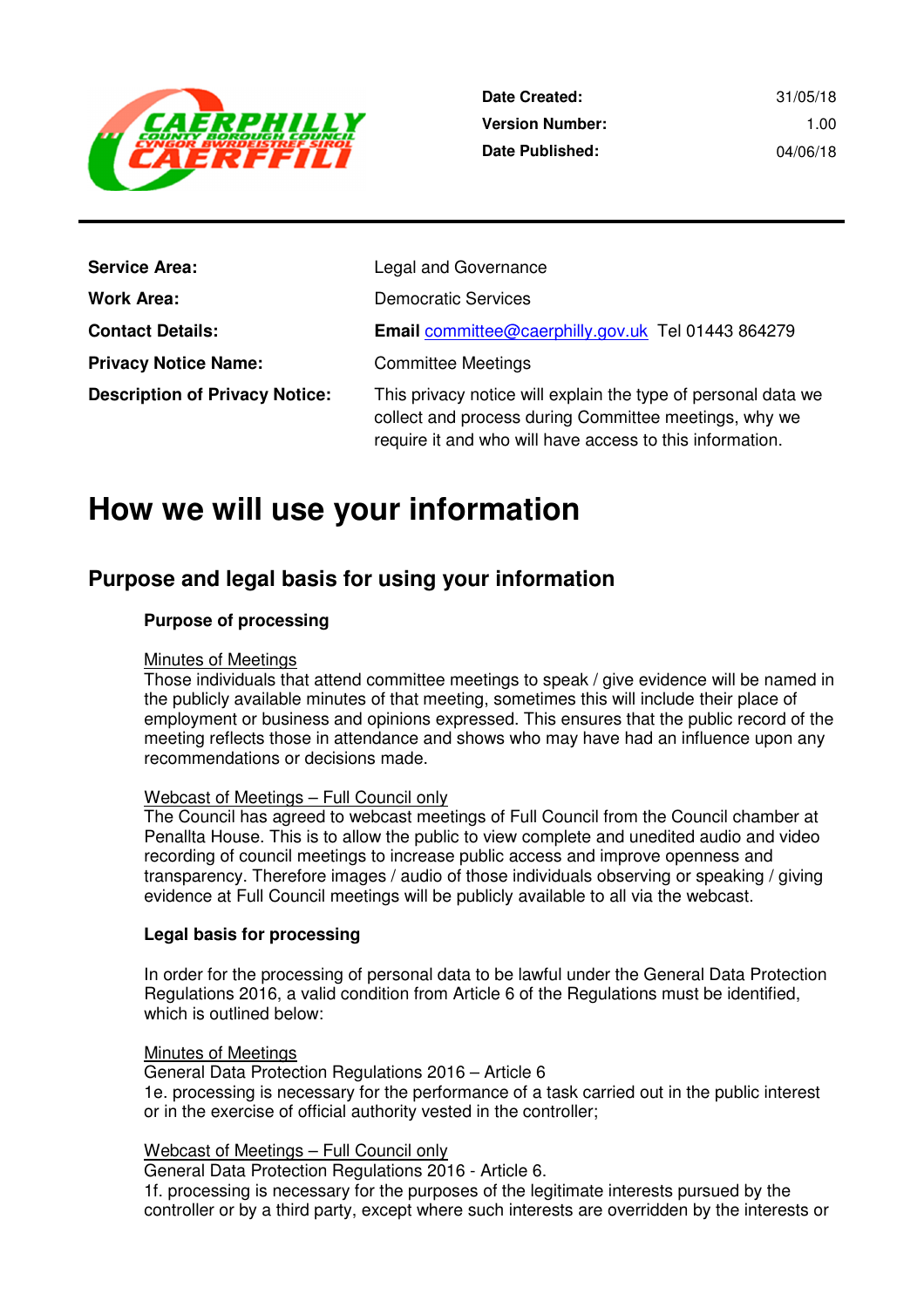fundamental rights and freedoms of the data subject which require protection of personal data, in particular where the data subject is a child.

# **Who will have access to your information**

### **Identity of Data Controller and Data Protection Officer**

 The Data Controller for your information is Caerphilly County Borough Council. The Data Protection Officer is:

 Ms Joanne Jones Corporate Information Governance Manager / Data Protection Officer Email: dataprotection@caerphilly.gov.uk Tel: 01443 864322

 Other Data Controllers may also be responsible for your information, depending on the specific circumstances. Please contact the Service Area for further information.

#### **Details of main users of your information**

Caerphilly County Borough Council - Democratic Services Staff

### **Details of any sharing of your information**

#### Minutes of Meetings

Minutes of Meetings including details of speakers will be publicly available to all via the Council website, with the only exception where the agenda item was classed as an exempt item in accordance with schedule 12A Local Government Act 1972.

#### Webcast of Meetings – Full Council only

 Webcasts of Full Council Meetings will be publicly available to all via the Council website for a period of up to 18 months.

#### **Details of any external data processors**

The webcast system is arranged through Public I Group Ltd, 5<sup>th</sup> Floor Sheridan House, 112-116 Western Road, Hove, BN3 1DD.

### **Requests for information**

 All recorded information held by Caerphilly County Borough Council may be subject to requests under the Freedom of Information Act 2000, Environmental Information Regulations 2004 and Data Protection legislation.

 If the information you provide is subject to such a request, where possible Caerphilly County Borough Council will consult with you on its release. If you object to the release of your information we will withhold your information if the relevant legislation allows.

# **How long will we retain your information**

### **Details of retention period**

 How long Caerphilly County Borough Council retains information is determined through statutory requirements or best practice.